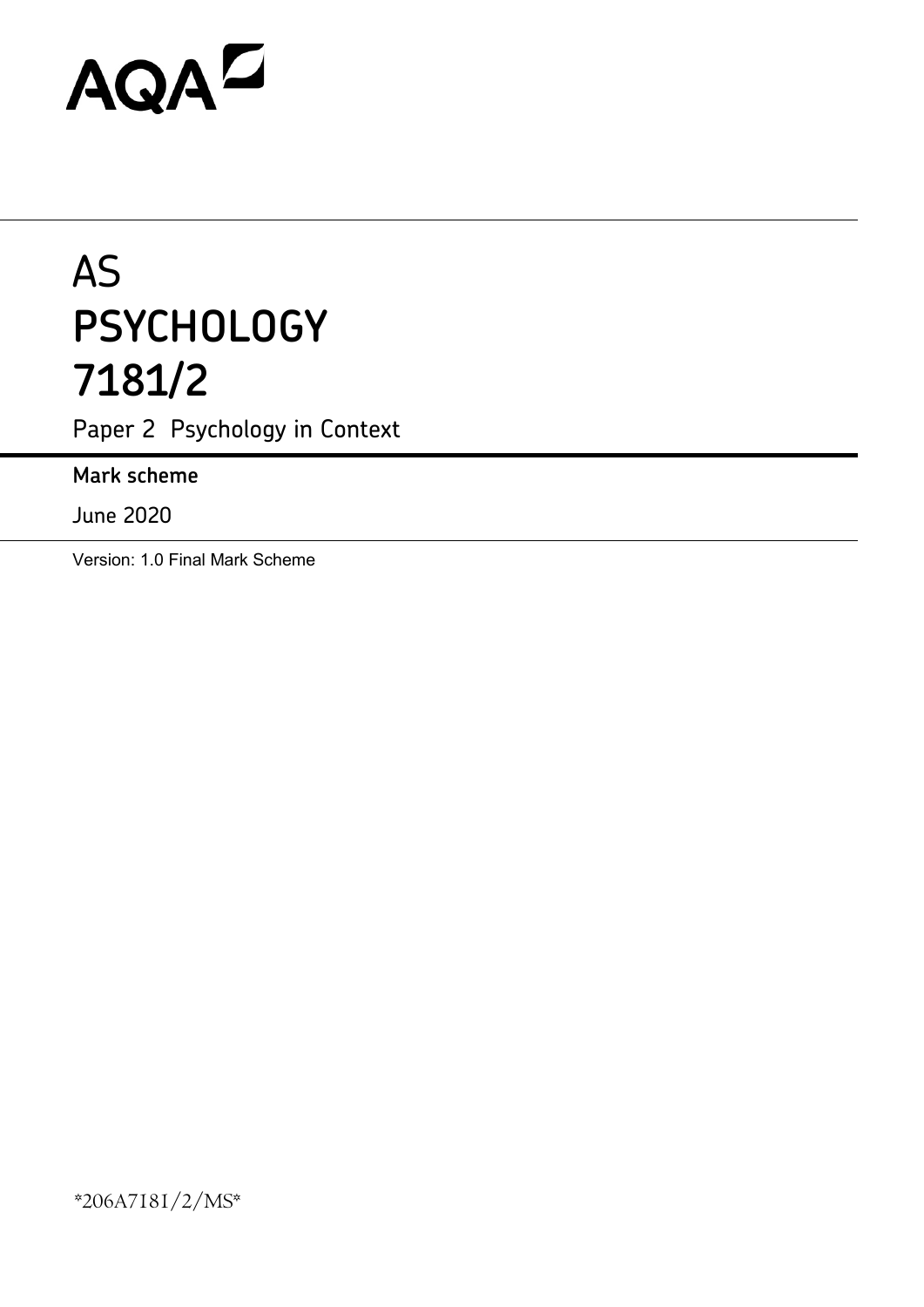Mark schemes are prepared by the Lead Assessment Writer and considered, together with the relevant questions, by a panel of subject teachers. This mark scheme includes any amendments made at the standardisation events which all associates participate in and is the scheme which was used by them in this examination. The standardisation process ensures that the mark scheme covers the students' responses to questions and that every associate understands and applies it in the same correct way. As preparation for standardisation each associate analyses a number of students' scripts. Alternative answers not already covered by the mark scheme are discussed and legislated for. If, after the standardisation process, associates encounter unusual answers which have not been raised they are required to refer these to the Lead Examiner.

It must be stressed that a mark scheme is a working document, in many cases further developed and expanded on the basis of students' reactions to a particular paper. Assumptions about future mark schemes on the basis of one year's document should be avoided; whilst the guiding principles of assessment remain constant, details will change, depending on the content of a particular examination paper.

Further copies of this mark scheme are available from aqa.org.uk.

#### **Copyright information**

AQA retains the copyright on all its publications. However, registered schools/colleges for AQA are permitted to copy material from this booklet for their own internal use, with the following important exception: AQA cannot give permission to schools/colleges to photocopy any material that is acknowledged to a third party even for internal use within the centre.

Copyright © 2020 AQA and its licensors. All rights reserved.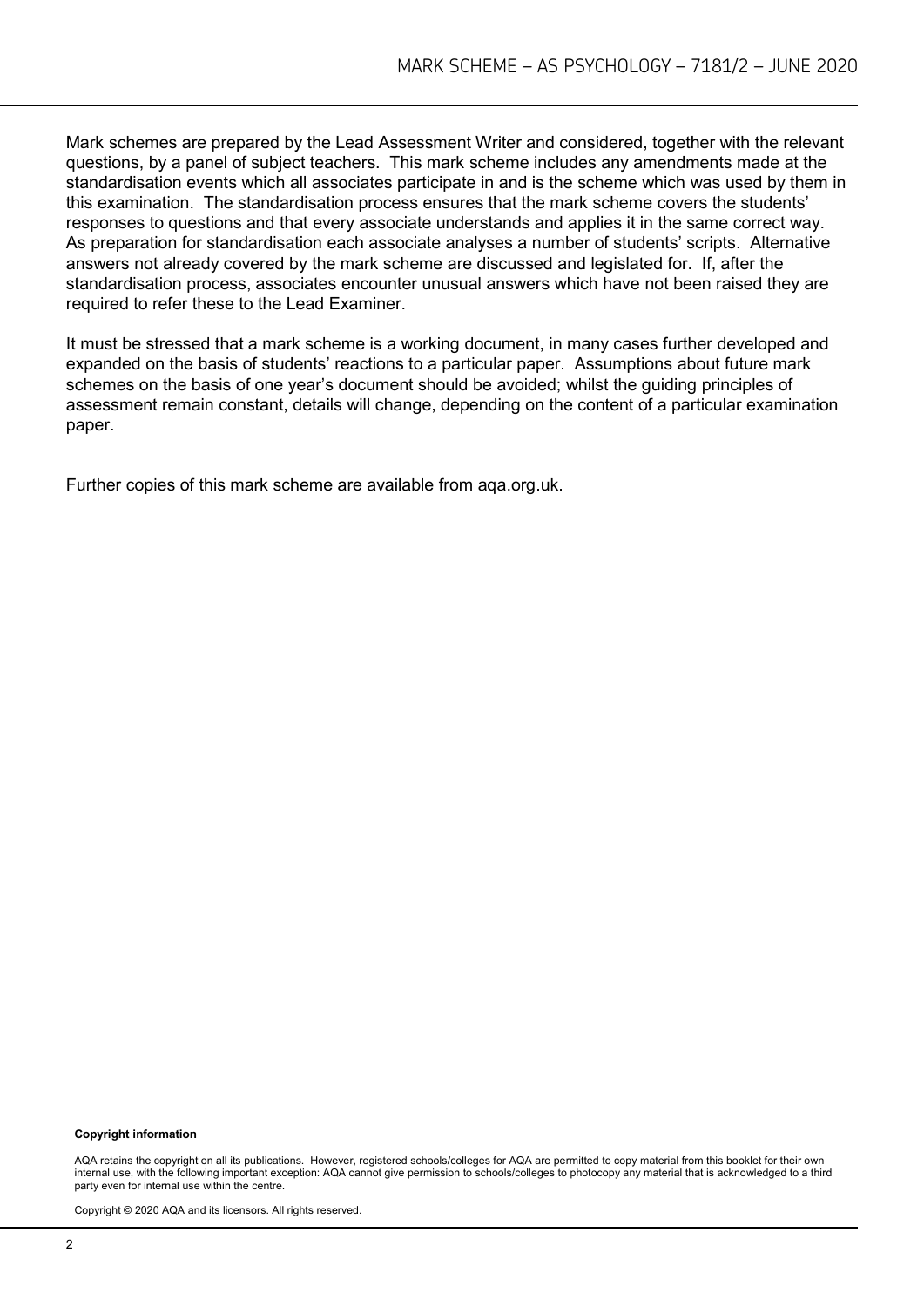# Level of response marking instructions

Level of response mark schemes are broken down into levels, each of which has a descriptor. The descriptor for the level shows the average performance for the level. There are marks in each level.

Before you apply the mark scheme to a student's answer read through the answer and annotate it (as instructed) to show the qualities that are being looked for. You can then apply the mark scheme.

# Step 1 Determine a level

Start at the lowest level of the mark scheme and use it as a ladder to see whether the answer meets the descriptor for that level. The descriptor for the level indicates the different qualities that might be seen in the student's answer for that level. If it meets the lowest level then go to the next one and decide if it meets this level, and so on, until you have a match between the level descriptor and the answer. With practice and familiarity you will find that for better answers you will be able to quickly skip through the lower levels of the mark scheme.

When assigning a level you should look at the overall quality of the answer and not look to pick holes in small and specific parts of the answer where the student has not performed quite as well as the rest. If the answer covers different aspects of different levels of the mark scheme you should use a best fit approach for defining the level and then use the variability of the response to help decide the mark within the level, ie if the response is predominantly level 3 with a small amount of level 4 material it would be placed in level 3 but be awarded a mark near the top of the level because of the level 4 content.

# Step 2 Determine a mark

Once you have assigned a level you need to decide on the mark. The descriptors on how to allocate marks can help with this. The exemplar materials used during standardisation will help. There will be an answer in the standardising materials which will correspond with each level of the mark scheme. This answer will have been awarded a mark by the Lead Examiner. You can compare the student's answer with the example to determine if it's the same standard, better or worse than the example. You can then use this to allocate a mark for the answer based on the Lead Examiner's mark on the example.

You may well need to read back through the answer as you apply the mark scheme to clarify points and assure yourself that the level and the mark are appropriate.

Indicative content in the mark scheme is provided as a guide for examiners. It is not intended to be exhaustive and you must credit other valid points. Students do not have to cover all of the points mentioned in the Indicative content to reach the highest level of the mark scheme.

An answer which contains nothing of relevance to the question must be awarded no marks.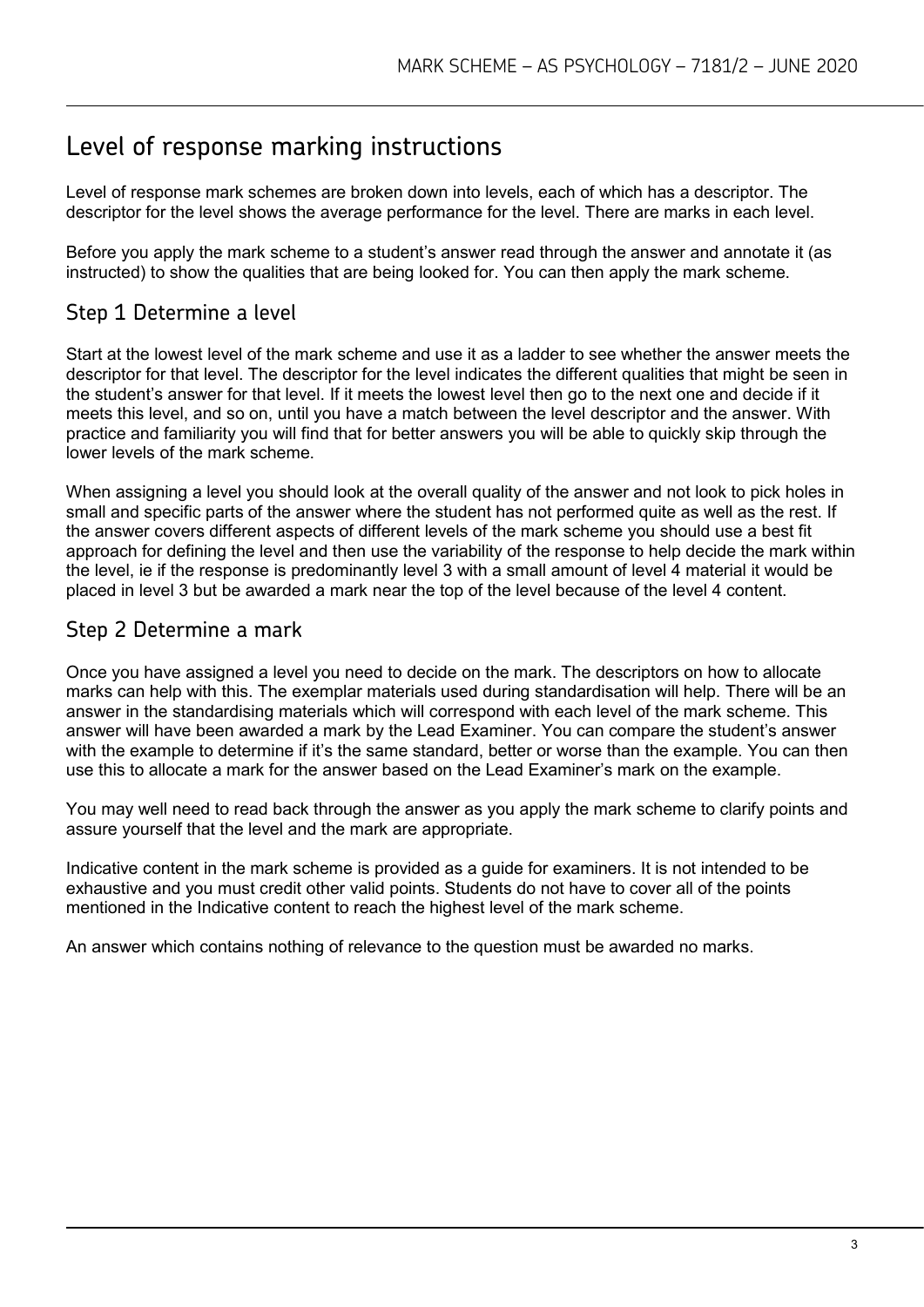# **Section A**

# **Approaches in Psychology**



**0** | **1** | Outline Wundt's method of introspection.

**[3 marks]**

# **Marks for this question: AO1 = 3**

**3 marks** for a clear and coherent outline of Wundt's method of introspection with full elaboration. **2 marks** for an outline of Wundt's method of introspection using some of the detail given below. **1 mark** for a muddled or limited outline of Wundt's method of introspection.

#### **Possible content:**

- introspection is a systematic analysis of one's own conscious experience
- experiences are analysed in terms of their component parts/reference to 'structuralism'
- these parts are elements like sensation, emotional reactions etc
- people were trained to do this analysis to make the data objective rather than subjective
- people were presented with standardised sensory events like a ticking metronome and asked to report their reactions.

Credit other relevant description of the method of introspection.

**0 2 . 1** Name the division of the nervous system labelled **X** in **Figure 1**.

**[1 mark]**

# **Marks for this question: AO1 = 1**

Autonomic nervous system.

**0 2 . 2** Name the division of the nervous system labelled **Y** in **Figure 1**. Explain the action of this part of the nervous system.

**[3 marks]**

# **Marks for this question AO1 = 3**

**1 mark** for identifying the somatic nervous system.

# **PLUS**

**2 marks** for a clear and coherent explanation of the action of the somatic nervous system. **1 mark** for a muddled or limited explanation of the action of the somatic nervous system.

#### **Possible content:**

- transmits sensory information from the body/sense receptors to the brain/central nervous system
- transmits information from the brain (via the spinal cord) to muscles/effectors to produce (voluntary) movements
- the somatic nervous system integrates the brain with the outside world
- some movements are involuntary such as in the reflex arc.

Credit other relevant information.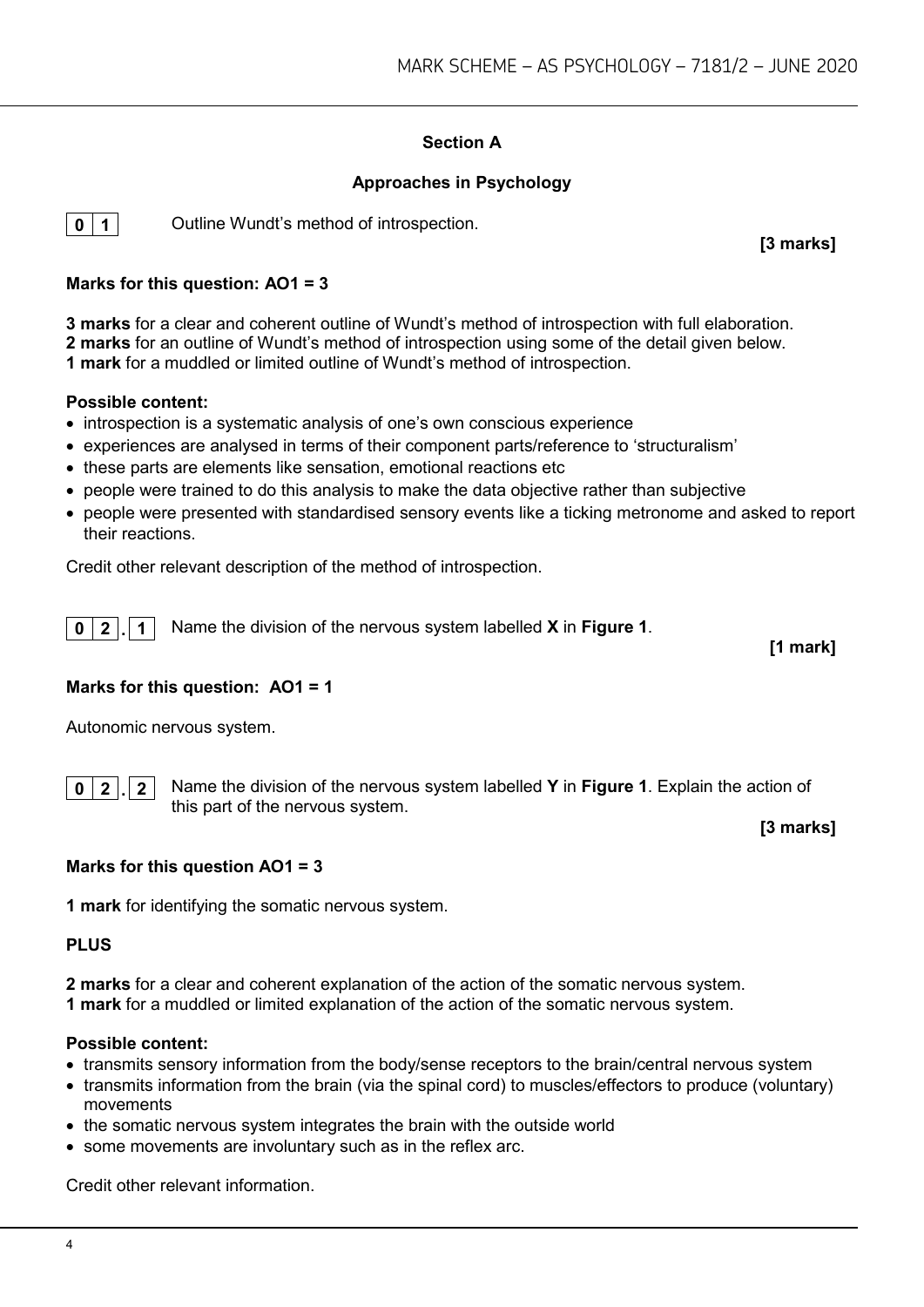**0 3** Referring to Carissa's experiences, explain the role of mediational processes in learning.

**[4 marks]**

# **Marks for this question: AO2 = 4**

| Level          | <b>Marks</b> | <b>Description</b>                                                                                                                                                                          |
|----------------|--------------|---------------------------------------------------------------------------------------------------------------------------------------------------------------------------------------------|
| $\overline{2}$ | $3 - 4$      | The role of mediational processes relevant to Carissa's situation is clear with<br>some accurate detail. The answer is generally coherent with effective use of<br>appropriate terminology. |
|                | $1 - 2$      | The role of mediational process(es) relevant to Carissa's situation is partial or<br>has limited detail. The answer lacks coherence and use of appropriate<br>terminology.                  |
|                | 0            | No relevant content.                                                                                                                                                                        |

# **Possible content:**

Credit mediational processes relevant to Carissa's situation: attention, competence/reproduction, retention/memory, motivation.

- Carissa pays attention when her aunt is knitting watches her carefully
- Carissa assesses her own ability or competence as she thinks about whether she can do the same or can reproduce the actions
- Carissa remembers her aunt holding the needles/pulling the wool thinks about what her aunt is doing and tries copying it
- Carissa is motivated to pay attention she wants her knitting to be neat and accurate.

Credit other relevant content/alternative wording.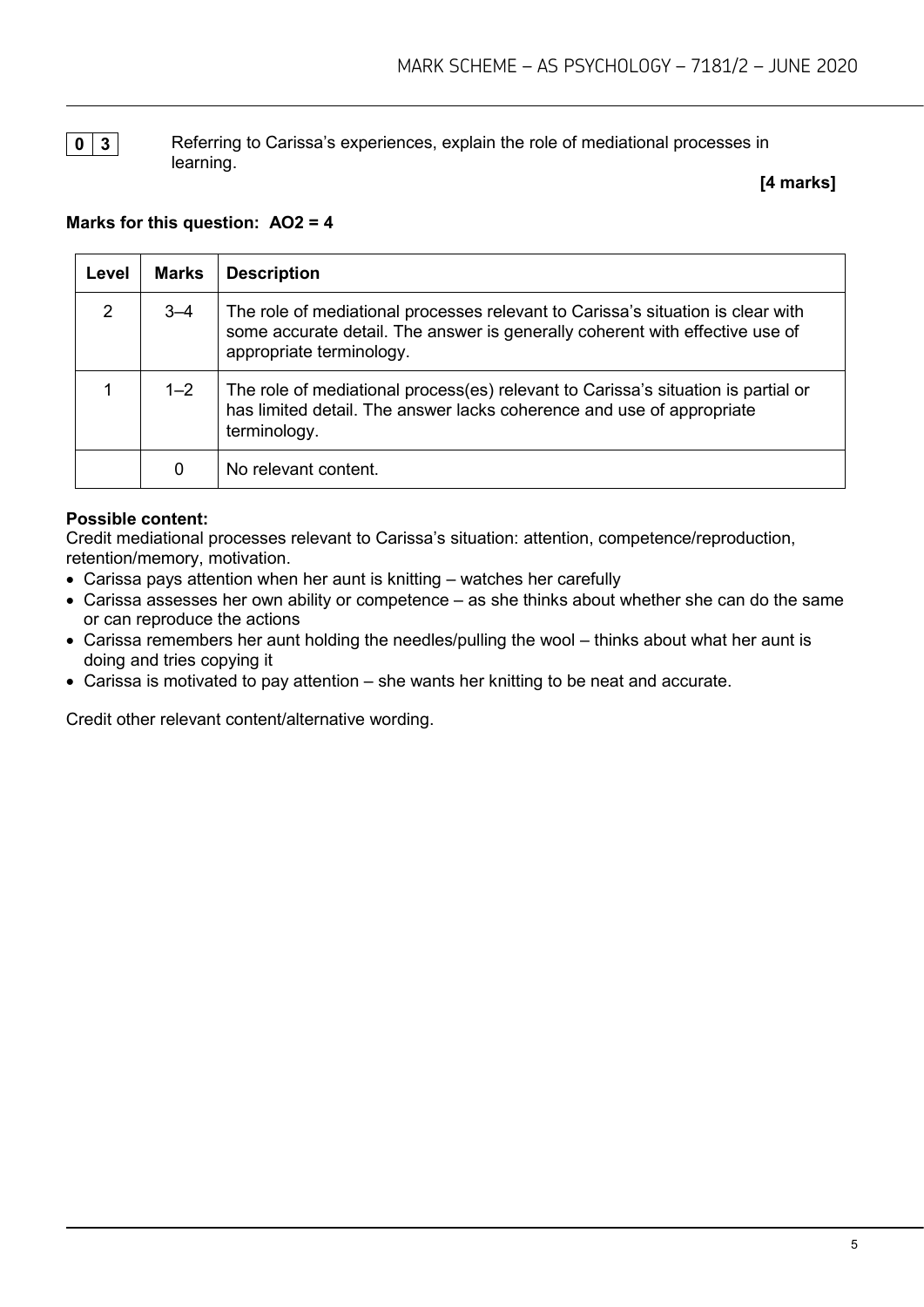**0 4 . 1** Outline **one** difference between classical conditioning and operant conditioning.

**[2 marks]**

# **Marks for this question: AO1 = 2**

**2 marks** for a clear and coherent outline of one difference between classical and operant conditioning.

**1 mark** for a muddled/limited outline.

# **Possible differences:**

- the response is involuntary in CC but voluntary in OC
- responses are reinforced in OC but not in CC
- CC explains acquisition of response, OC explains maintenance of response
- CC is is learning by association between two stimuli in time, whereas operant conditioning is learning by association between response and consequence'.

**1 mark** if a difference is stated but type of conditioning not made explicit, eg voluntary vs involuntary response.

Credit other relevant differences.

Credit reference to examples, eg phobias used to convey difference.

**0 4 . 2** Explain the type of reinforcement being used by the teacher in this investigation.

**[3 marks]**

# **Marks for this question: AO2 = 3**

**3 marks** for a clear and coherent explanation of the type of reinforcement being used by the teacher with full elaboration.

**2 marks** for an explanation of the type of reinforcement being used by the teacher with some of the detail given below.

**1 mark** for a muddled or limited explanation or for an explanation that is not applied.

# **Possible content:**

- this is positive reinforcement for both Group A and Group B
- the reward of either ticks and comments and smiley stickers for Group A or ticks and comments for Group B follows the behaviour
- the rewards/consequences increase the likelihood of the behaviour of good work being repeated
- the rewards shape the behaviours of the children as desired by the teacher.

Credit other relevant content.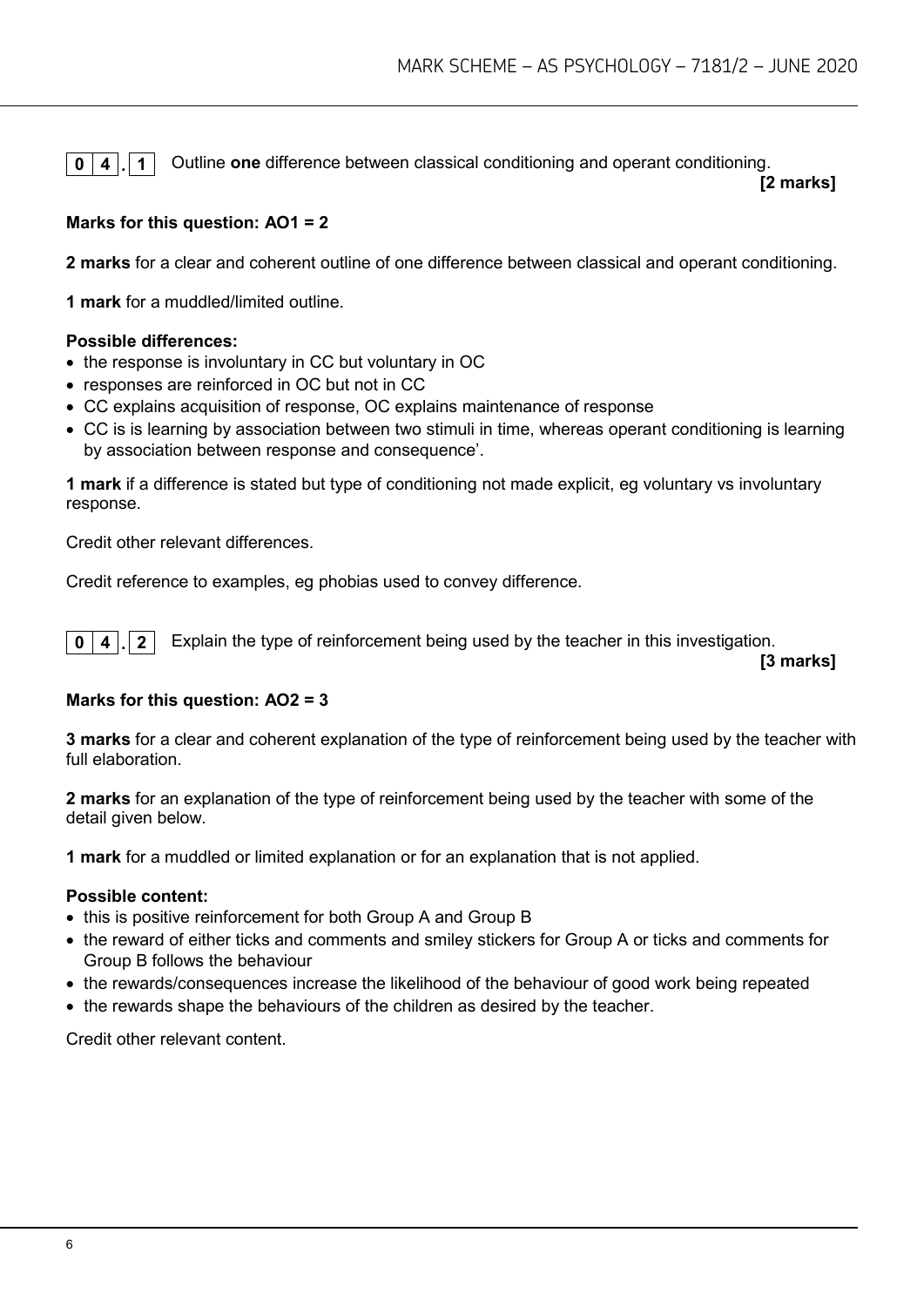**0 4 . 3** Explain **one** way the teacher could change the experimental design to deal with this issue.

**[2 marks]**

# **Marks for this question AO3 = 2**

**2 marks** for a clear and coherent way of changing the experimental design.

**1 mark** for a muddled/limited way.

#### **Improvements:**

- matched pairs design: the children could be matched for their abilities/standard of work/gender/attendance
- repeated measures design: the same group of children could be used for the smiley sticker and non-smiley sticker conditions
- random allocation: children could be randomly assigned to Group A and Group B.

Do **not** accept age as a relevant way of matching.

Credit other relevant improvements.

**0 5** Explain one assumption of the cognitive approach.

# **[3 marks]**

# **Marks for this question: AO1 = 3**

**3 marks** for a clear and coherent explanation of one assumption of the cognitive approach with full elaboration.

**2 marks** for an explanation with some detail.

**1 mark** for a limited/muddled explanation.

# **Possible assumptions:**

- psychology should be the study of internal mental processes, eg memory, perception, etc
- the importance of the role of schema
- it is appropriate to make inferences about cognitive processes
- the use of models of explanation theoretical and computer
- the possibility of combining cognitive processes and biological structures (cognitive neuroscience).

Credit other relevant assumptions.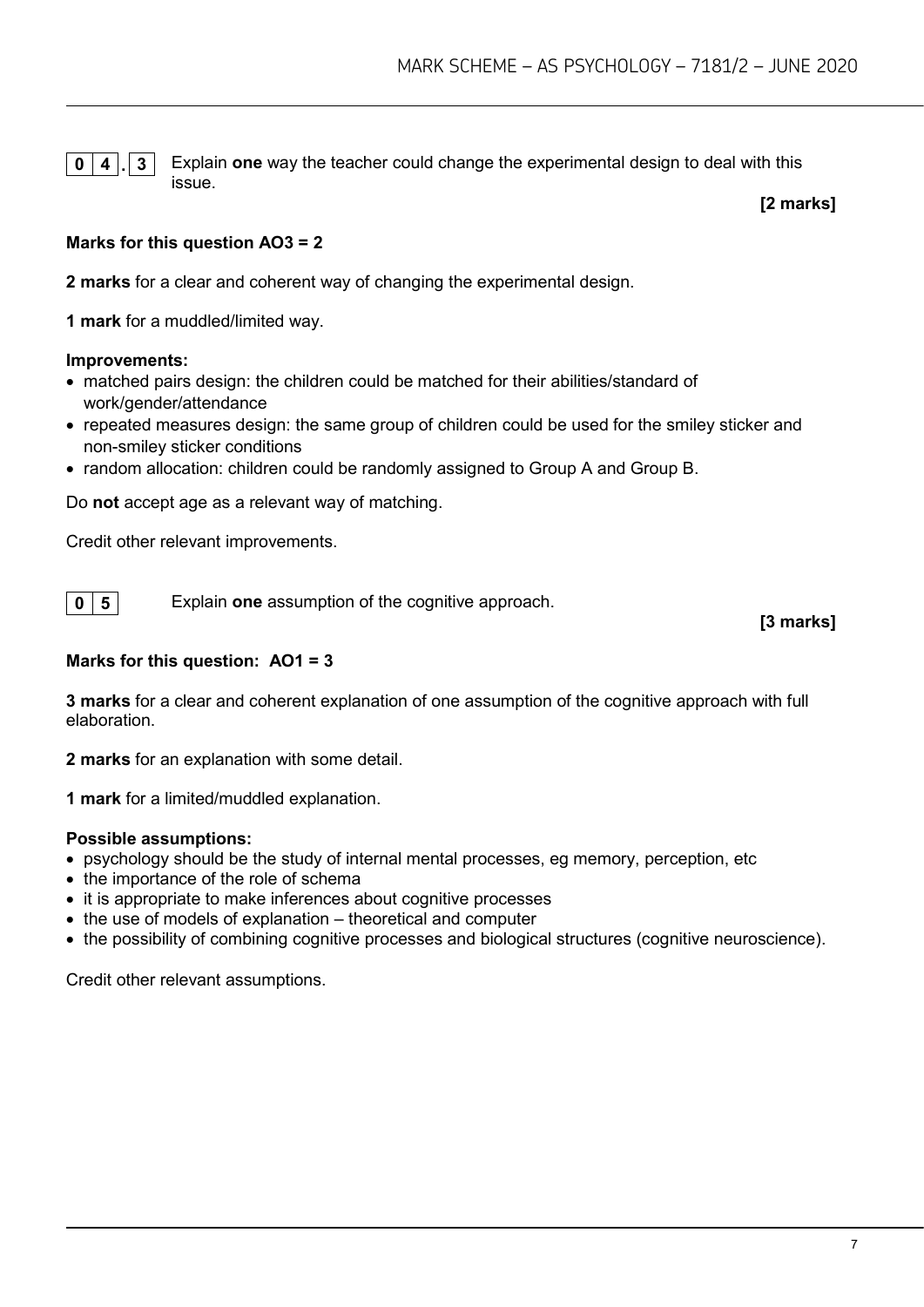**0 6** Explain one limitation of the cognitive approach.

# **[3 marks]**

# **Marks for this question: AO3 = 3**

**3 marks** for a clear and coherent explanation of one limitation of the cognitive approach.

**2 marks** for an explanation with some detail.

**1 mark** for a limited/muddled explanation.

#### **Possible limitations:**

- reliance on inference which is not objective
- machine reductionism of computer modelling
- use of scientific methods: limitations of these
- use of case studies: limitations of these.

Credit comparisons with other approaches if used to support explanation of limitation.

Credit other relevant information.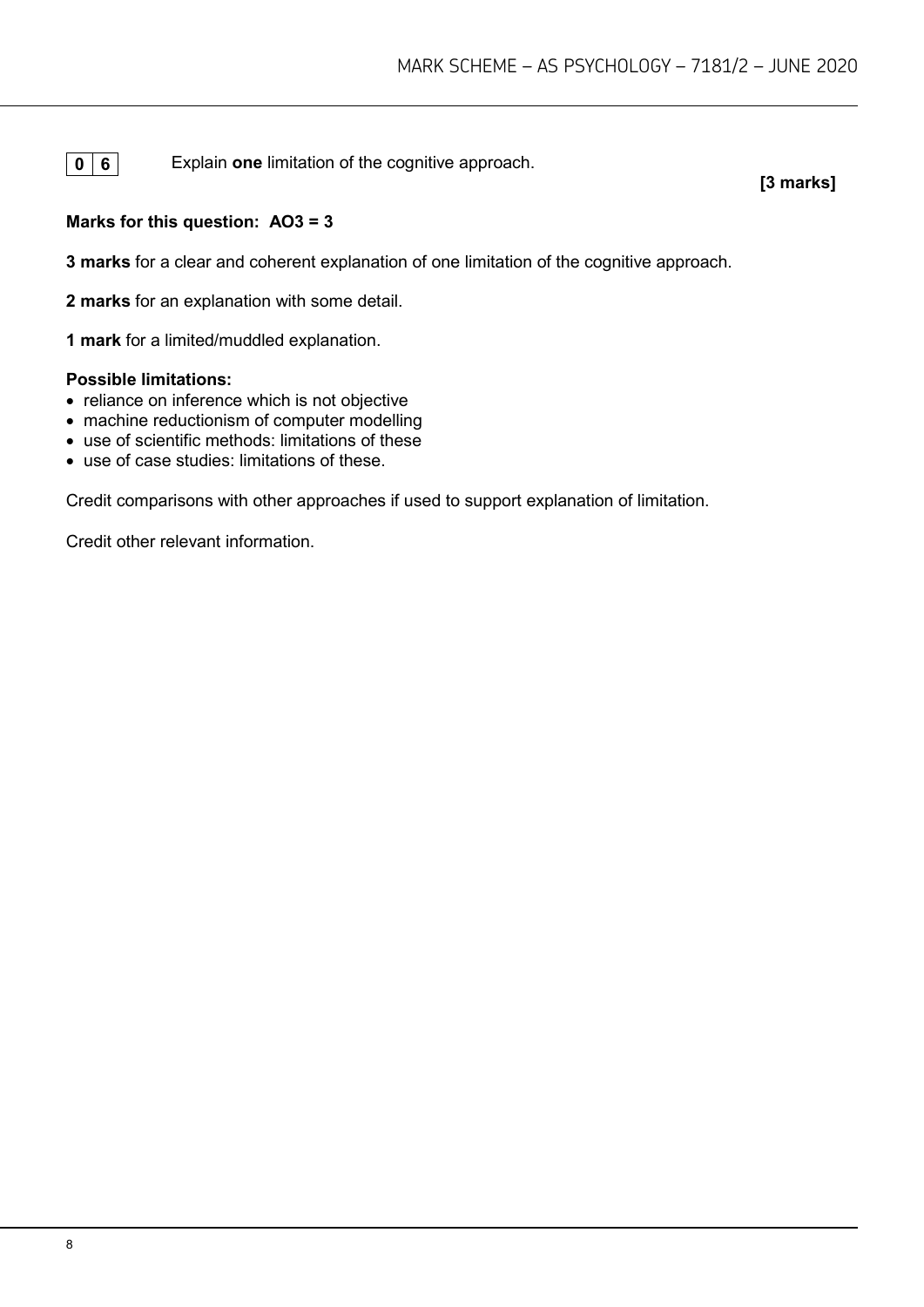# **Section B**

# **Psychopathology**

**0 7** Outline **two** characteristics of obsessive-compulsive disorder. Refer to Sami in your answer.

**[4 marks]**

# **Marks for this question AO1 = 2, AO2 = 2**

#### **In each case award:**

**1 mark** for an outline of a characteristic of OCD.

**Plus**

**1 mark** for appropriate application to Sami.

#### **Possible characteristics:**

- irrational belief/catastrophic thought/obsession Sami thinking her family are in danger or she might make them ill
- feelings of extreme anxiety being terrified of germs
- performing repetitive actions/compulsions washing food items three times/not touching food with bare hands.

Credit other relevant characteristics.

**0 8** Explain why it would not be appropriate to conclude that therapy increases well-being ratings.

**[2 marks]**

# **Marks for this question: AO3 = 2**

**2 marks** for a clear and coherent explanation of why such a conclusion would be inappropriate with some elaboration.

**1 mark** for a muddled/limited explanation.

#### **Possible content:**

- there was no manipulation of an IV, therefore cause and effect between therapy and well-being cannot be inferred
- a third, untested variable may be causing the positive relationship between therapy and well-being.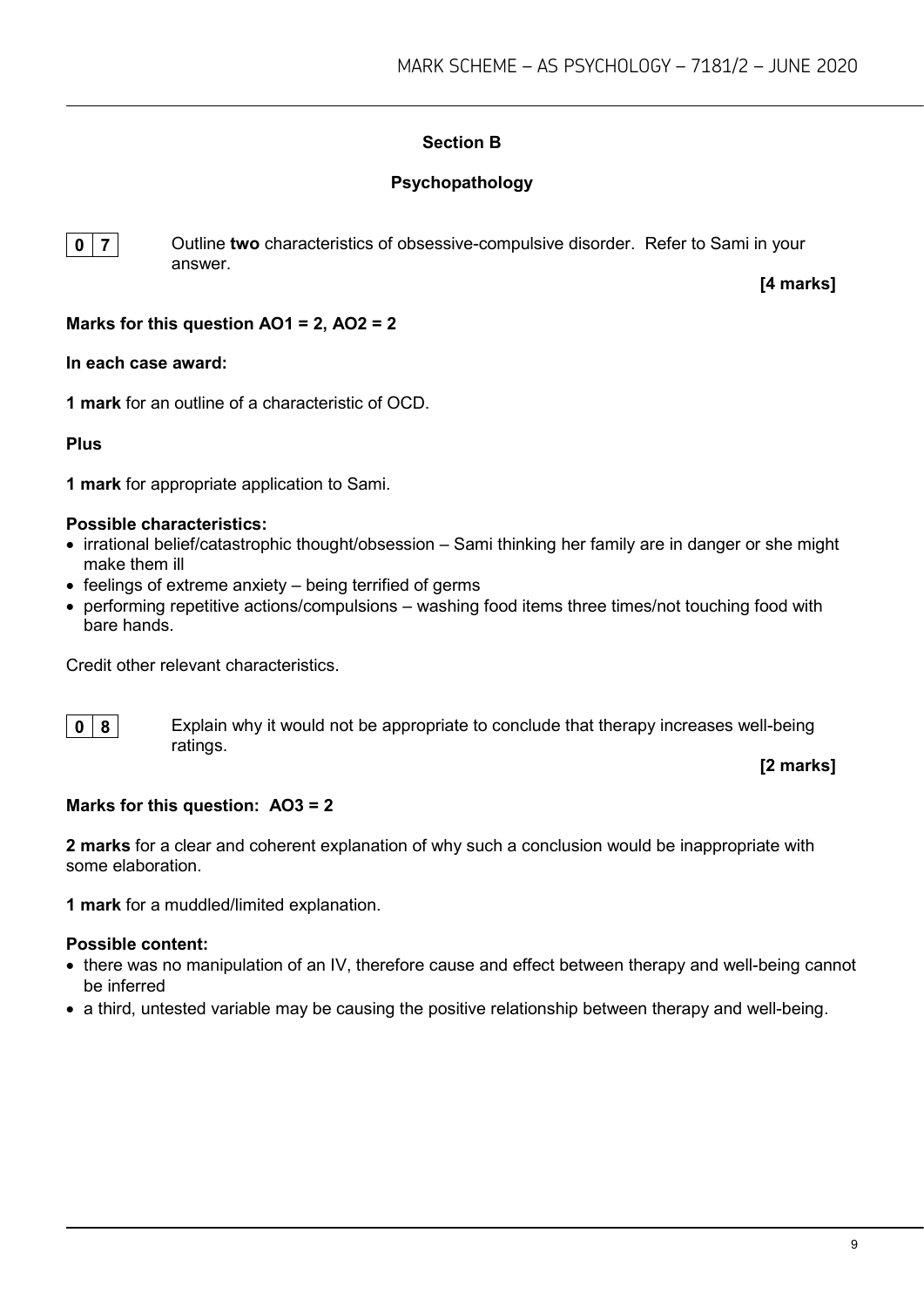# **0 9** How could Stan's phobia be explained using the two-process model?

#### **[4 marks]**

# **Marks for this question AO2 = 4**

| Level | <b>Marks</b> | <b>Description</b>                                                                                                                                                              |
|-------|--------------|---------------------------------------------------------------------------------------------------------------------------------------------------------------------------------|
| 2     | $3 - 4$      | Application of the two-process model to Stan's phobia is clear with some<br>accurate detail. The answer is generally coherent with effective use of<br>appropriate terminology. |
|       | $1 - 2$      | Application of the two-process model to Stan's phobia is partial/limited. The<br>answer lacks coherence and use of appropriate terminology.                                     |
|       | 0            | No relevant content                                                                                                                                                             |

# **Possible content:**

- Stan's phobia developed/acquired through association of the fear felt when stuck in a lift (classical conditioning)
- this learned response is now triggered whenever he sees a lift, (CS-CR)
- his phobia has generalised to similar situations where moving items might stop such as escalators/roller coasters
- phobia is maintained as it is (negatively) reinforced (operant conditioning) by feeling calm when he avoids lifts and uses stairs.

Credit other relevant information.

**1 0** Briefly outline flooding as a treatment for phobias.

**[2 marks]**

# **Marks for this question: AO1 = 2**

**1 mark** for **each** of the following points:

- exposure/bombardment to phobic stimulus (without avoidance)
- until anxiety subsides/extinction of fear response occurs.

Accept the above embedded within an example.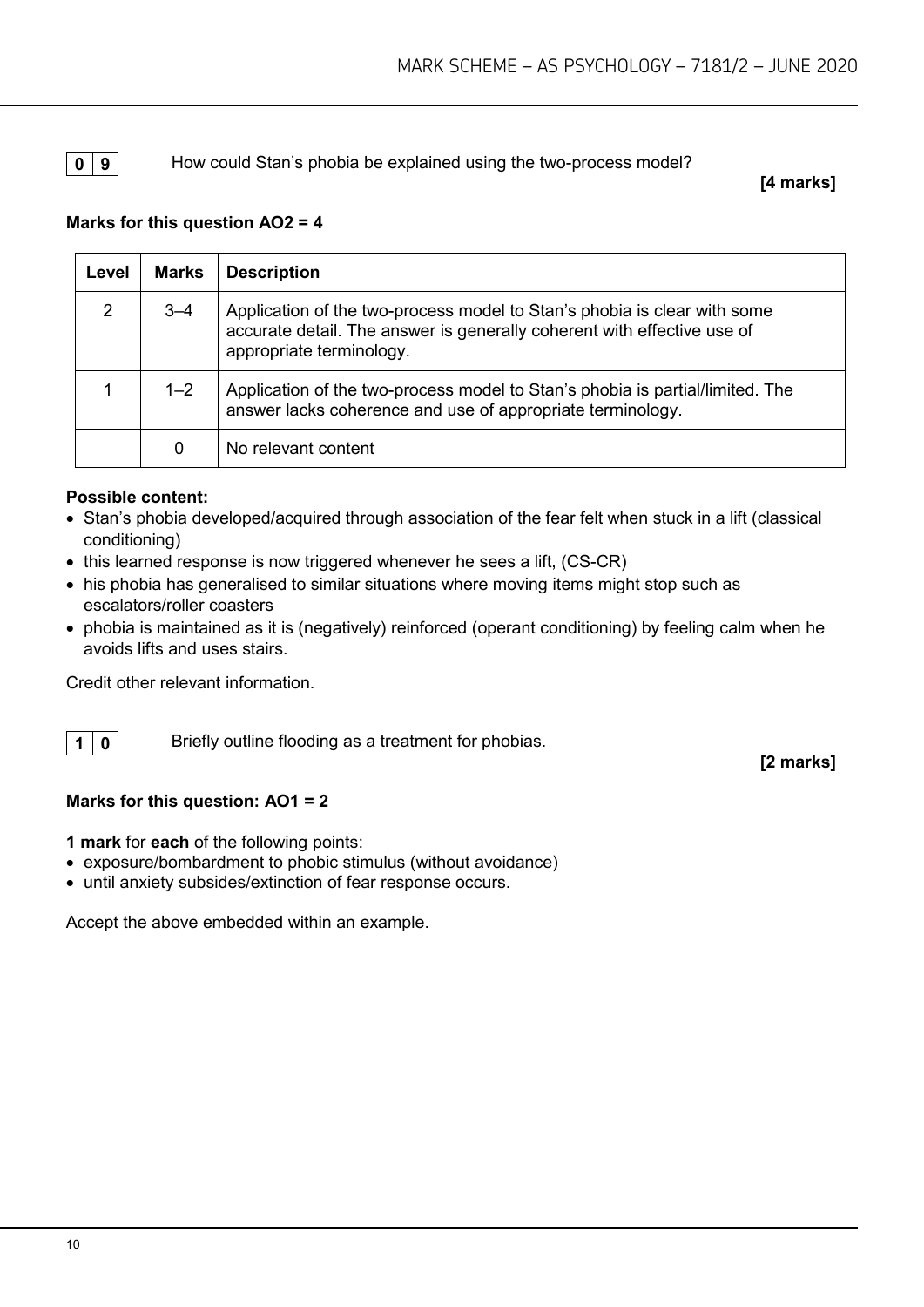

**1 1** Outline and evaluate the biological approach to explaining **and/or** treating obsessive-compulsive disorder.

**[12 marks]**

# **Marks for this question: AO1 = 6 marks, AO3 = 6 marks**

| Level | <b>Marks</b> | <b>Description</b>                                                                                                                                                                                                                                                                                             |
|-------|--------------|----------------------------------------------------------------------------------------------------------------------------------------------------------------------------------------------------------------------------------------------------------------------------------------------------------------|
| 4     | $10 - 12$    | Knowledge of the biological approach to explaining and/or treating OCD is<br>accurate and generally well detailed. Evaluation is effective. Minor detail<br>and/or expansion is sometimes lacking. The answer is clear and coherent.<br>Specialist terminology is mostly used effectively.                     |
| 3     | $7 - 9$      | Knowledge of the biological approach to explaining and/or treating OCD is<br>evident but there are occasional inaccuracies/omissions. There is some<br>effective evaluation. The answer is mostly clear and organised. Specialist<br>terminology is mostly used inappropriately.                               |
| 2     | $4 - 6$      | Limited knowledge of the biological approach to explaining and/or treating<br>of OCD is present. Focus is mainly on description. Any evaluation is of<br>limited effectiveness. The answer lacks clarity, accuracy and organisation<br>in places. Specialist terminology is used inappropriately on occasions. |
| 1     | $1 - 3$      | Knowledge of the biological approach to explaining and/or treating of OCD<br>is very limited. Evaluation is limited, poorly focused or absent. The answer<br>as a whole lacks clarity, has many inaccuracies and is poorly organised.<br>Specialist terminology is either absent or inappropriately used.      |
|       | $\Omega$     | No relevant content                                                                                                                                                                                                                                                                                            |

# **Possible content:**

**Explanation** 

- genetic vulnerability to OCD
- specific candidate genes eg gene 9, COMT gene, SERT gene, 5HT1-D beta gene
- OCD appears polygenic with up to 230 genes involved
- low levels of neurotransmitters eg serotonin may be removed too quickly from the synapse before impulses have been passed on
- communication within certain areas of the brain (e.g. the basal ganglia system) is disturbed and might account for the repetitive behaviours seen in OCD
- abnormal activity in the orbital frontal cortex/thalamus related to impaired decision making
- abnormal functioning of the parahippocampal gyrus related to the regulation of unpleasant emotions.

# **Treatment**

- use of drug therapy to 'correct' imbalance of neurochemicals, eg serotonin, to reduce symptoms
- SSRIs prevent the reabsorption and breakdown of serotonin in the brain, continue to stimulate the postsynaptic neuron
- typical daily dosage, eg Fluoxetine (an SSRI) which may be increased if not benefitting the patient as appropriate
- timescale typically 3–4 months of daily use for SSRIs to impact upon symptoms
- alternatives to SSRIs tricyclics, SNRIs
- other drugs benzodiazepines for general relaxation.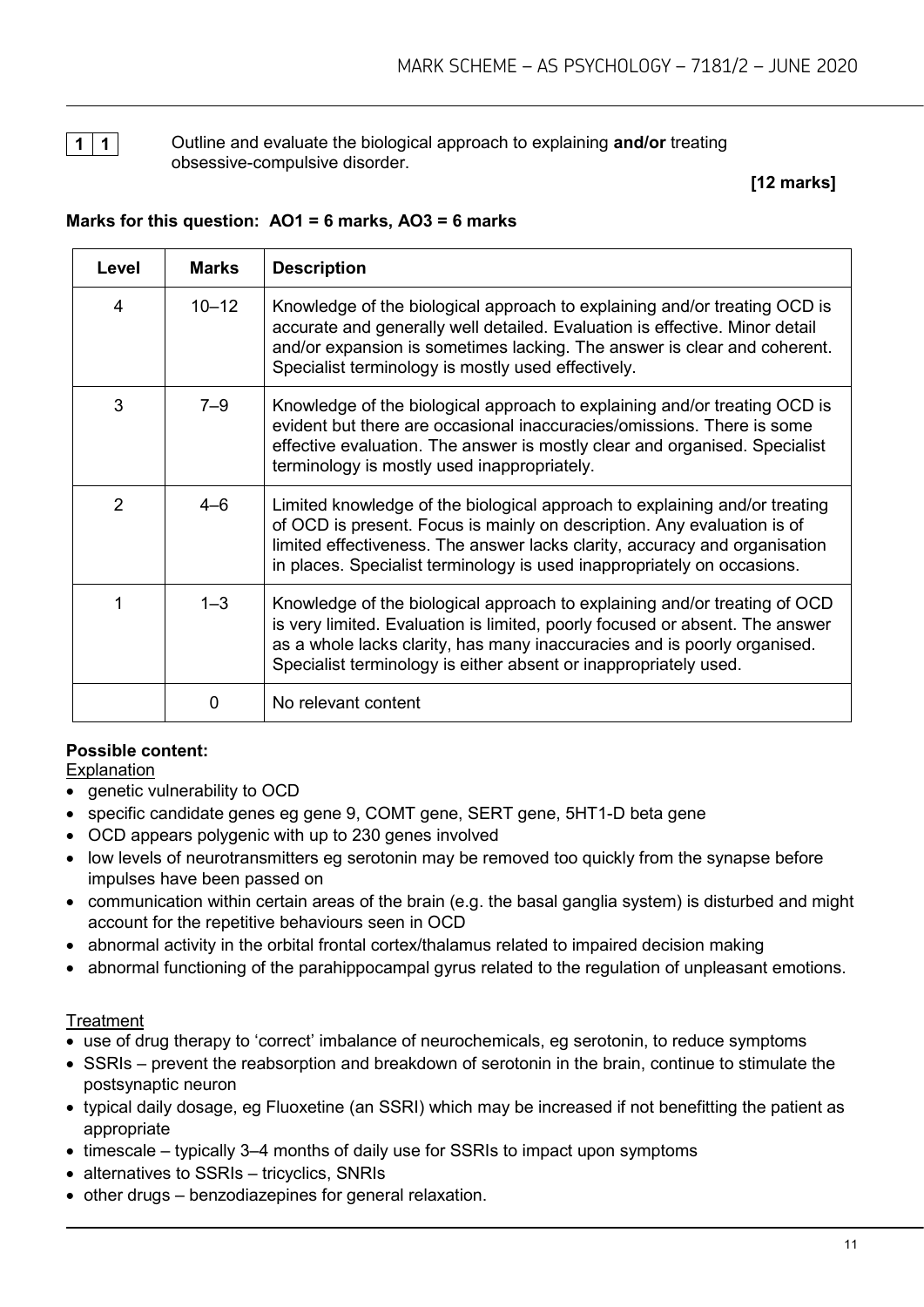Credit other relevant information.

# **Possible evaluation**

**Explanation** 

- use of evidence to support/contradict biological explanations of OCD, eg Nestadt *et al*. (2010)
- findings from twin/family studies could be explained by shared environments as well as shared genes
- little predictive validity due to the vast number of candidate genes identified
- improvement rates from use of SSRIs are only 50% so low serotonin cannot be the sole cause
- problems with cause and effect with neural explanations
- neurophysiological factors are not consistent between sufferers
- some explanations relate only to one aspect/characteristic of the disorder so do not offer a complete explanation of OCD.

# **Treatment**

- use of evidence to support/contradict effectiveness of drug treatments, eg Soomro et al. (2009)
- many patients are not helped by drug treatment
- reasoned discussion of cost, time, etc, eg with reference to alternative treatments such as CBT, ERP, etc
- discussion of possible side-effects, eg weight gain, sexual dysfunction, etc
- reliability of evidence, eg vested interest of drug companies (Goldacre, 2013)
- delayed effects of drugs patients may look to other treatment options
- not all case of OCD may be biological in origin, eg influence of trauma, etc.

Credit other relevant evaluation points.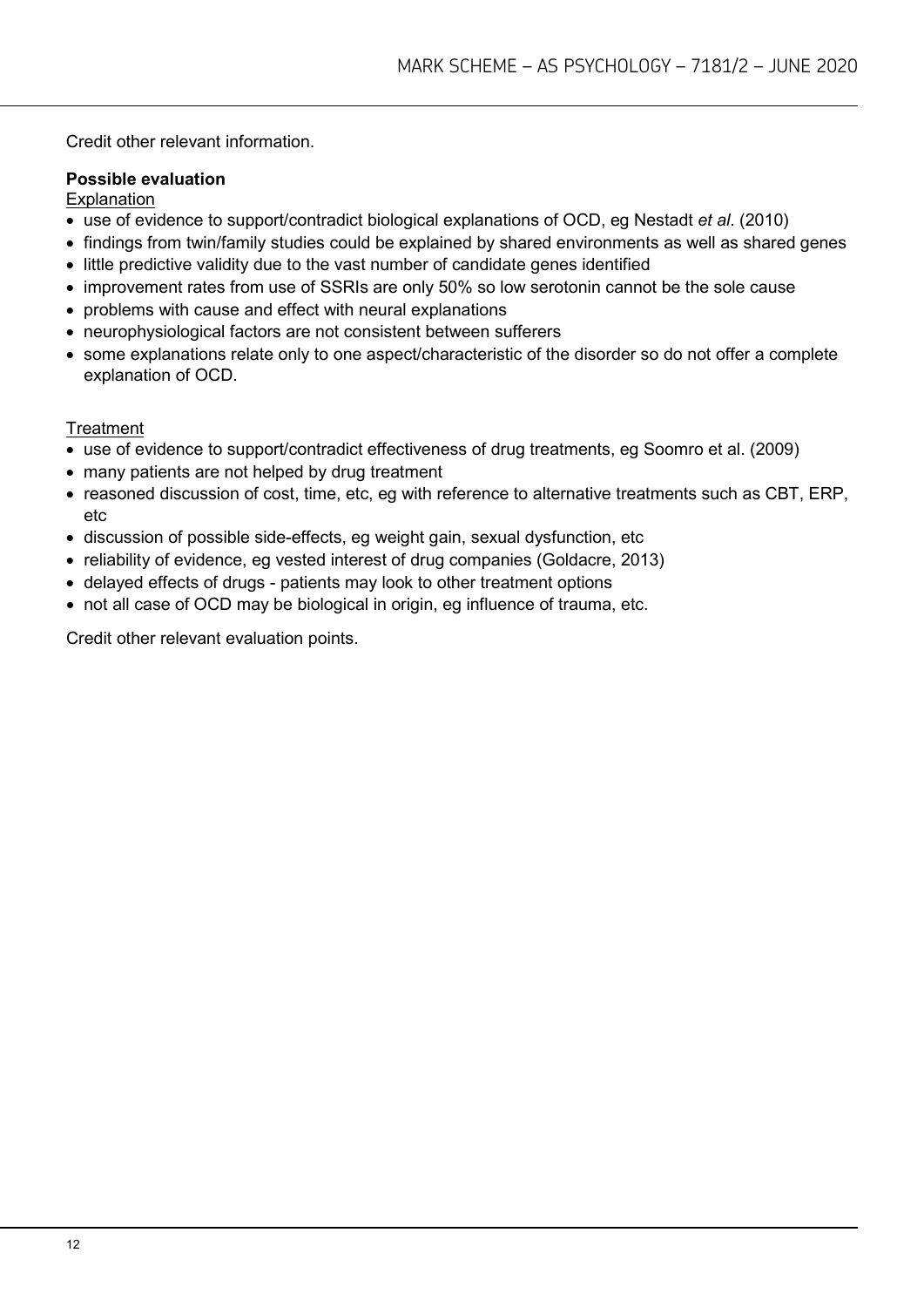# **Section C**

# **Research Methods**

**1 2** Should the hypothesis for this observation be directional or non-directional? Explain your answer.

**Marks for this question AO2 = 2**

Award **one mark** for each of the following:

- the hypothesis should be non-directional
- previous research is contradictory.

**1 3** Which **two** of the following procedures did the researchers use in this study?

**[2 marks]**

**[2 marks]**

# **Marks for this question AO2 = 2**

**B** and **D**

**1 4 Explain why watching students covertly should reduce demand characteristics in this** study.

**[2 marks]**

# **Marks for this question AO2 = 2**

**2 marks** for a clear and coherent explanation for why watching students covertly should reduce demand characteristics with some elaboration.

**1 mark** for a muddled/limited explanation.

# **Possible content:**

- the students are unaware they are being watched so they do not have an opportunity to change their behaviour in the study spaces
- this means what they are doing is their natural behaviour in the library.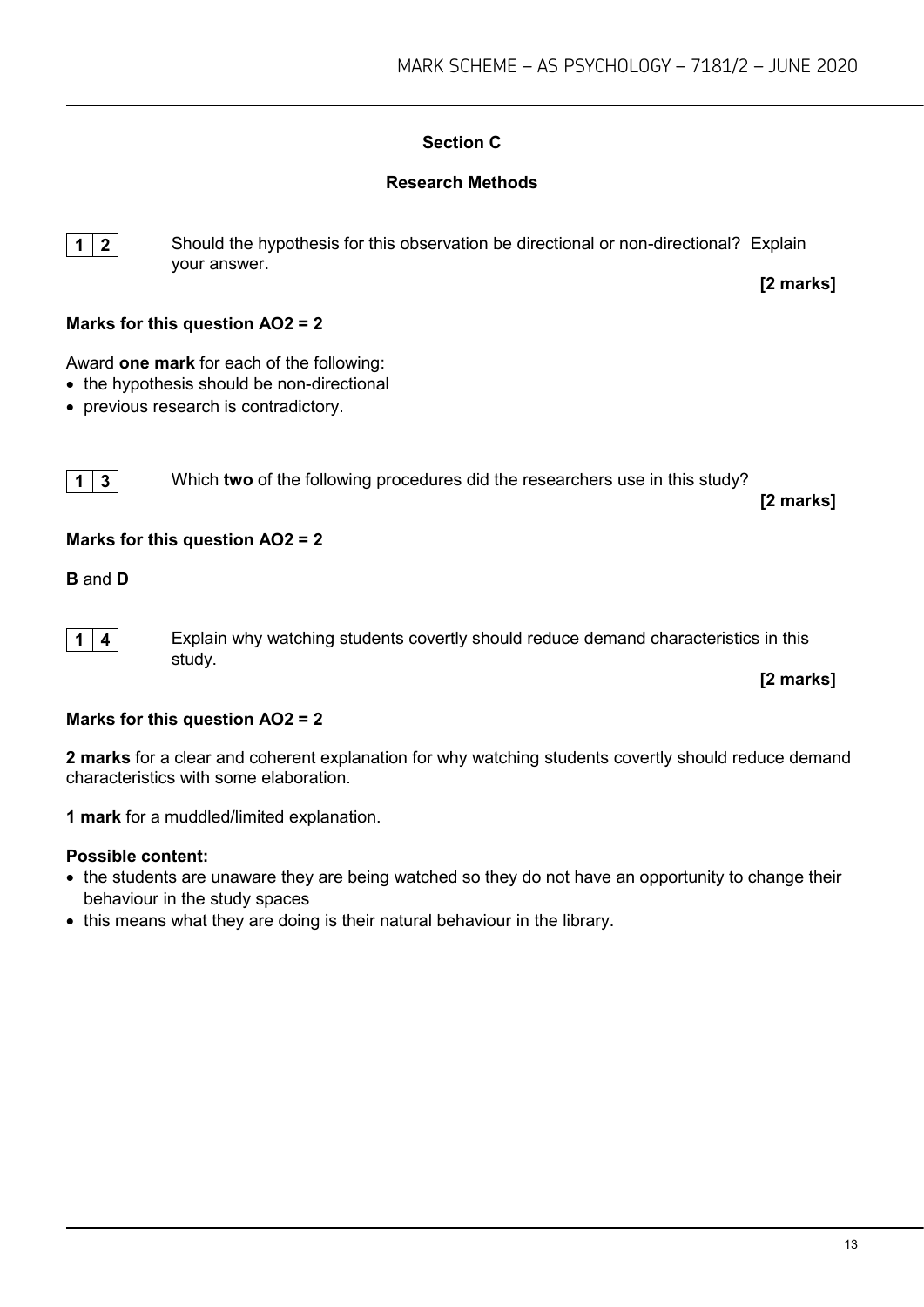# **1 5** Summarise the findings of this study using the data in **Table 2**.

# **[4 marks]**

# **Marks for this question AO2 = 2, AO3 = 2**

| Level          | <b>Marks</b> | <b>Description</b>                                                                                                                                                                  |
|----------------|--------------|-------------------------------------------------------------------------------------------------------------------------------------------------------------------------------------|
| $\overline{2}$ | $3 - 4$      | The data is used accurately to present clear and appropriate summaries about<br>student choices. The answer is generally coherent with effective use of<br>appropriate terminology. |
|                | $1 - 2$      | The data is used to present appropriate summaries about student choices. The<br>answer lacks coherence and use of appropriate terminology.<br>Or only one conclusion at Level 2.    |
|                | 0            | No relevant content.                                                                                                                                                                |

# **Possible points:**

- more students choose to use the settees rather than either the single desks/table 303 chose this space 71 + 45 for the other spaces
- more students choose to use the work spaces in the afternoon than the morning 243>176
- fewer students choose to use a large table and chairs 45<71<303
- there is a clear difference in usage of settees between the morning and the afternoon.

Credit other relevant points.

**1 6** Explain **one** way in which using open questions, in addition to closed questions, might improve the questionnaire.

**[2 marks]**

# **Marks for this question AO3 = 2**

**2 marks** for a clear and coherent explanation.

**1 mark** for a muddled/limited explanation.

#### **Possible content:**

- open questions might give the researcher detailed insight into reasons for behaviour
- open questions could lead to ideas for further investigation
- respondents find open questions less frustrating than forced choice.

Credit other relevant information.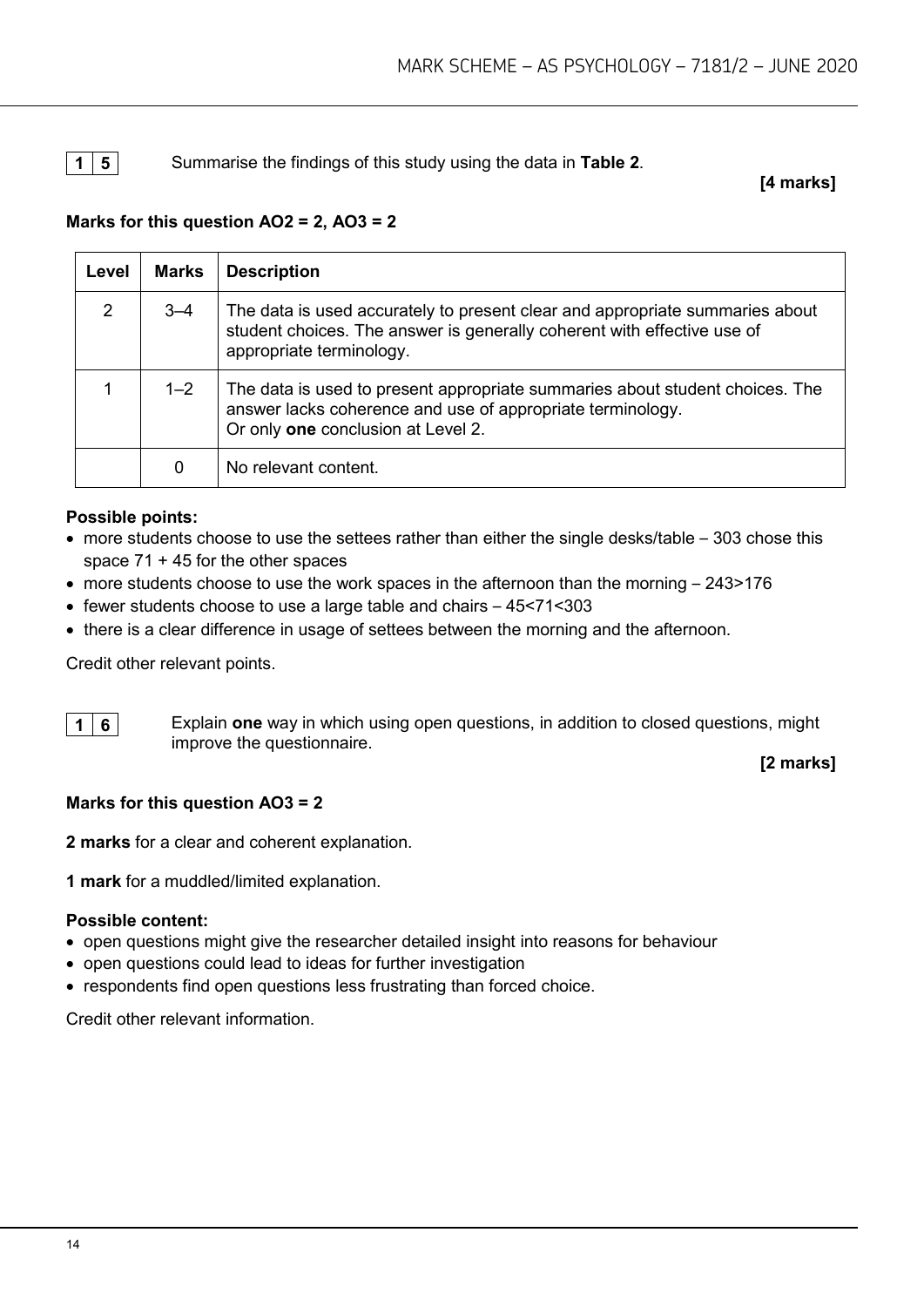**1 7** Compare the results given in **Table 2** with those seen in **Table 3**.

What conclusion could now be made from these two sets of data? Explain your answer.

**[4 marks]**

# **Marks for this question AO2 = 2, AO3 = 2**

# **AO2**

**2 marks** for a clear and coherent explanation of the differences in the data in the two tables.

**1 mark** for a limited/partial explanation.

- The data in the two tables is contradictory.
- There were many more responses on the questionnaire that claimed they preferred to work at a single desk, whereas settees were much more popular during the observation.

# **AO3**

**2 marks** for a clear and coherent conclusion that can be drawn from the differences in the data in the two tables.

**1 mark** for a limited/partial conclusion.

- This suggests that students may have lied on the questionnaire/given socially desirable responses.
- They may have wanted to appear more studious as settees are associated with relaxing.

Accept other relevant conclusions.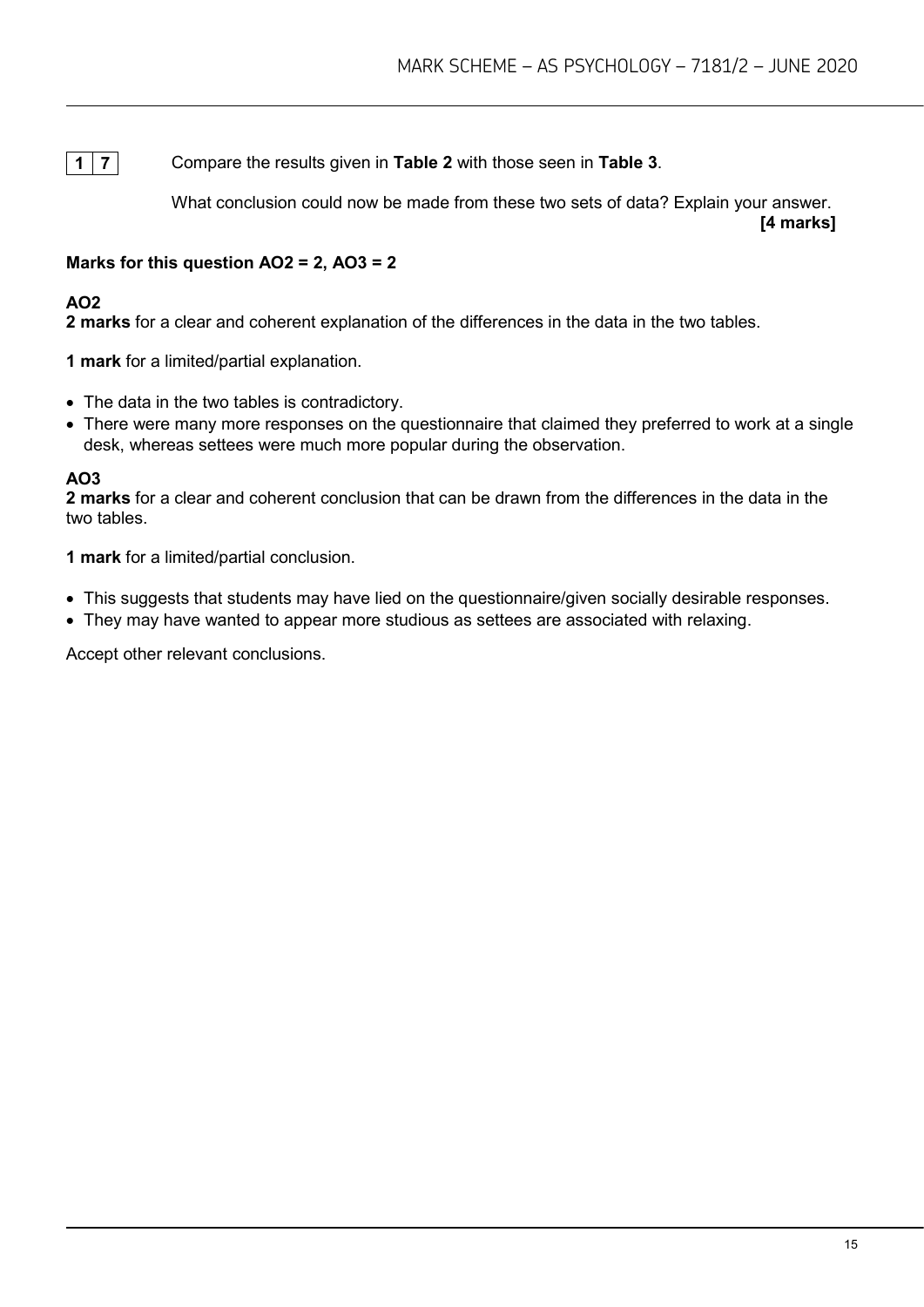**1 8** Briefly explain ethical issues that the researchers involved in these studies of student behaviour should have considered.

# **[4 marks]**

# **Marks for this question AO2 = 4**

| Level          | <b>Marks</b> | <b>Description</b>                                                                                                                                                                                                                            |
|----------------|--------------|-----------------------------------------------------------------------------------------------------------------------------------------------------------------------------------------------------------------------------------------------|
| $\overline{2}$ | $3 - 4$      | There is appropriate explanation of relevant ethical issues that should have been<br>considered in these studies. The answer is generally coherent with effective use<br>of appropriate terminology.                                          |
|                | $1 - 2$      | There is limited or partial explanation of relevant ethical issues that should have<br>been considered in these studies. The answer lacks coherence and use of<br>appropriate terminology.<br>Or one ethical issue is explanation at level 2. |
|                | 0            | No relevant content.                                                                                                                                                                                                                          |

# **Possible content:**

- anonymity/confidentiality and how this would be managed in terms of the observation and/or the questionnaire – use numbers rather than names
- consent and right to privacy (in public places)
- withdrawal and debriefing opportunities.

Credit other relevant information.

**1 9** Explain what is meant by operationalisation and suggest **two** ways in which 'type of work' could be operationalised.

**[4 marks]**

# **Marks for this question AO1 = 2, AO3 = 2**

**2 marks** for a clear and coherent explanation of operationalisation.

**1 mark** for a muddled/limited explanation.

# **Content: operationalisation:**

- clear identification/definition of the observable actions/behaviours to be recorded
- this enables the behaviour under review to be measured objectively.

# **Plus**

**1 mark each** for two observable behaviours that could represent 'type of work', eg making notes, using a laptop, reading a book.

Credit any relevant observable behaviour.